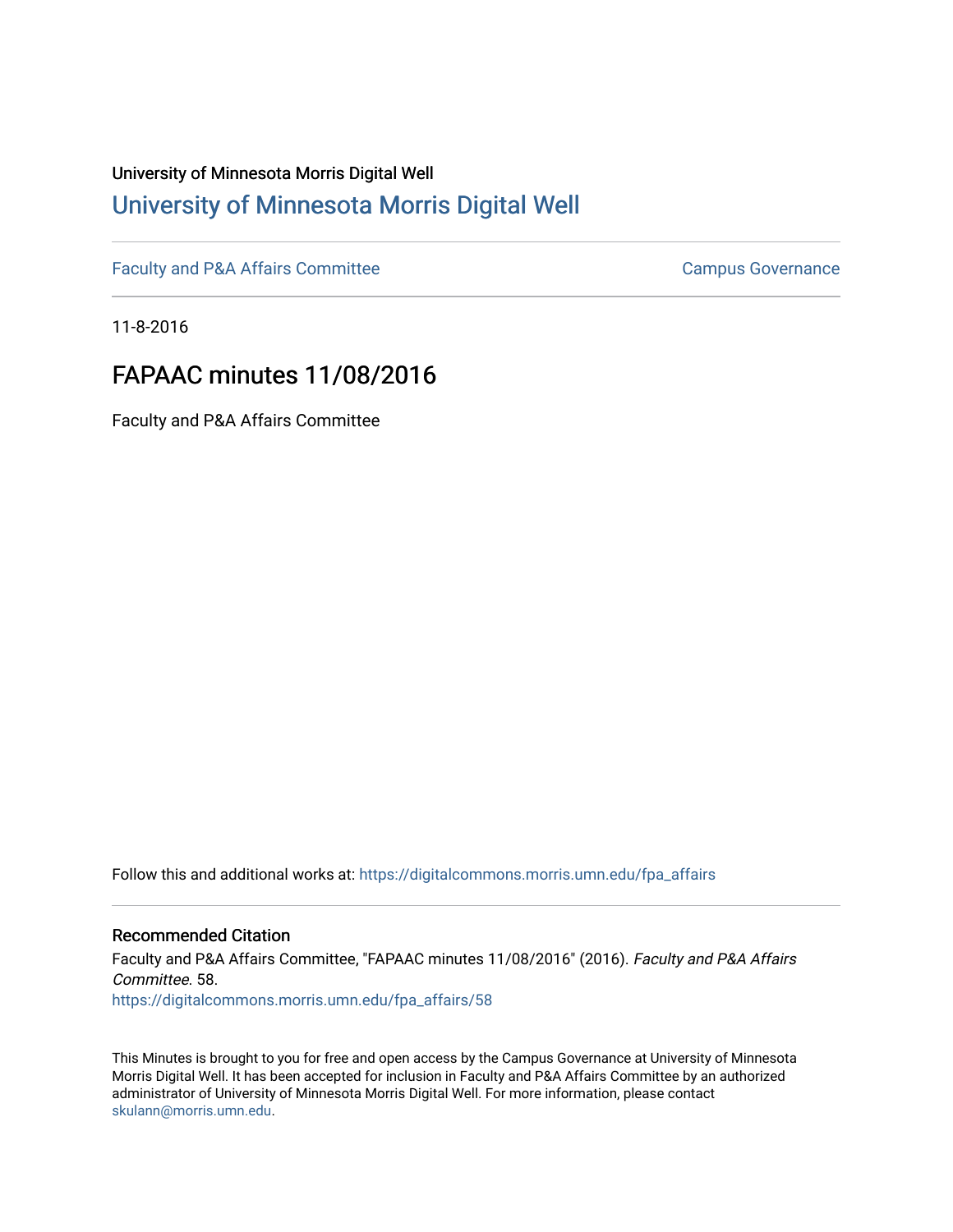Faculty P & A Affairs Committee Meeting Minutes Tuesday, November 8, 2016 Prairie Lounge, 8:00 – 9:00 a.m.

Present: Chlene Anderson, Julia Dabbs, Gordon McIntosh, Peh Ng, Bibhudutta Panda, David Ericksen, and Kiel Harell. Absent: Melissa Vangsness, Kerri Barnstuble.

Chlene Anderson welcomed Sarah Mattson, Human Resources, to our meeting. Sarah was invited to update us on the Engagement Survey feedback/listening sessions, and to help us navigate the issues of P& A salary studies & faculty/P&A workload.

The Employee Engagement Survey has been conducted for the past three years – 2013, 2014, and 2015. There will be no survey again until the  $2017 - 2018$  academic year. Sarah Mattson handed out a U of M Employee Engagement Survey – 2015 Morris Campus results document. Some highlights included the following:

#### **Results Shared**

| January 12, 2016:  | Vice Chancellor / Division Chair Groups                    |
|--------------------|------------------------------------------------------------|
| January 28, 2016:  | Results sent to departments $w/10$ or more respondents.    |
| February 25, 2016: | <b>Administrative Committee Meeting</b>                    |
| March 15, 2016:    | Results made available to UMM Community, email and webpage |
| March 21, 2016:    | Listening sessions at UMM                                  |
| April 1, 2016:     | <b>Administrative Committee Meeting</b>                    |
| April 1, 2016:     | Email to the Community from Chancellor Johnson             |
| Fall 2016:         | Manager's Action Sessions                                  |
| November 7, 2016:  | <b>Administrative Committee Meeting</b>                    |
|                    |                                                            |

#### **Key Strengths**

*---- Key Strengths Identified in more than one of the previous surveys. ----*

#### **Commitment to Excellence (note this has been a strength for all 3 years of survey which is a sign of a good organization)**

Faculty and staff agree that we are student focused and have a high quality of customer support.

# **Clear Expectations and Feedback**

Faculty and staff understand the results expected of their work.

#### **Authority and Empowerment**

Faculty and staff agree that they have enough authority to carry out their jobs effectively.

#### **Respect and Recognition**

• Faculty is treated with respect as an individual

 Staff believes that their department demonstrates a strong commitment to diversity and inclusion. **Support and Resources**

Staff has the information that they need to do their job well.

# **Clear & Promising Direction**

• Staff understand what they can do to support their department's strategy and goals

#### **Key Opportunities**

*---- Key Opportunities Identified in more than one of the previous surveys. ----*